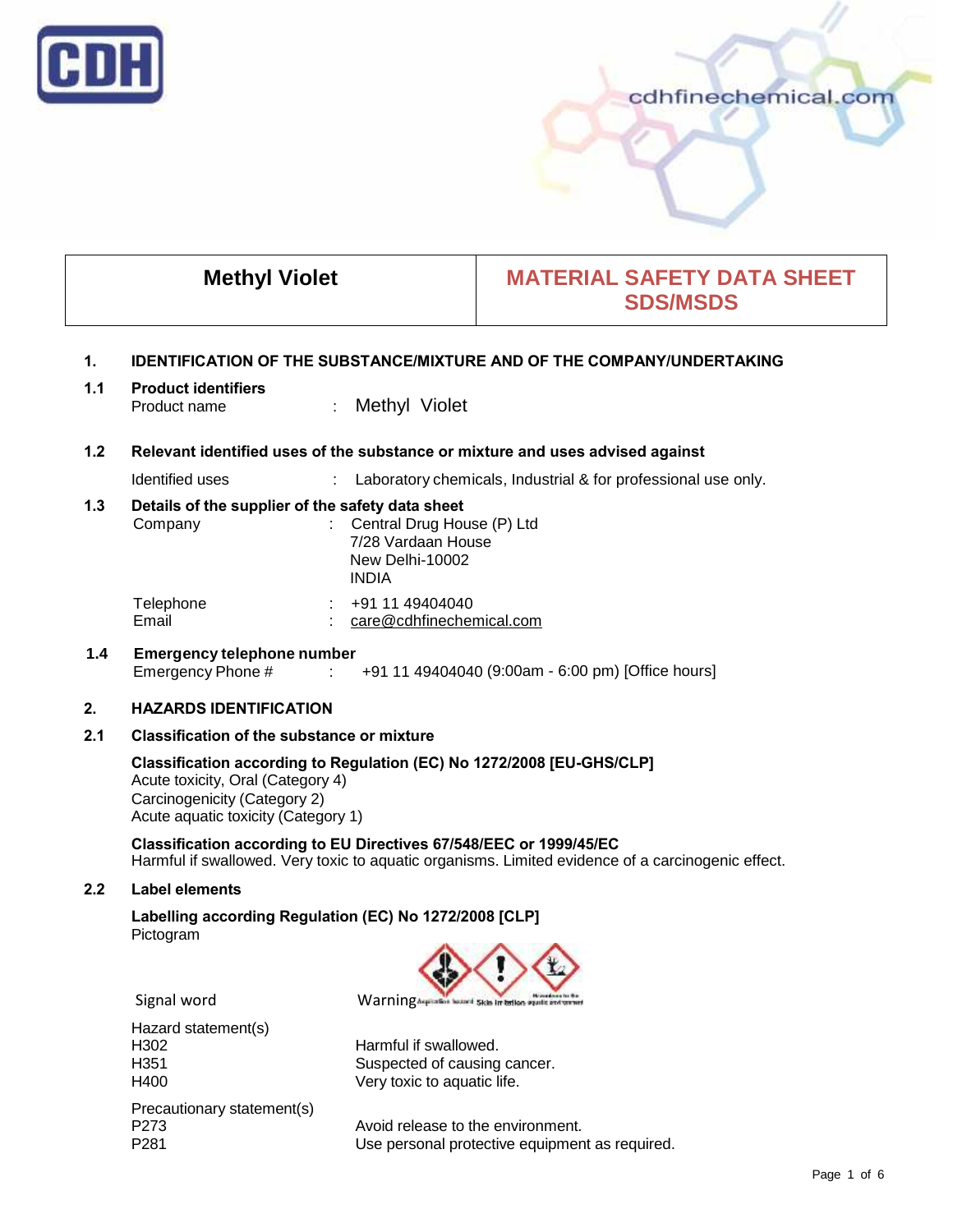Supplemental Hazard none **Statements** 

# **According to European Directive 67/548/EEC as amended.** Hazard symbol(s)  $\wedge\wedge$

| $R$ -phrase $(s)$ | Sich, in britan equals and press                                                        |
|-------------------|-----------------------------------------------------------------------------------------|
| R <sub>22</sub>   | Harmful if swallowed.                                                                   |
| R40               | Limited evidence of a carcinogenic effect.                                              |
| R <sub>50</sub>   | Very toxic to aquatic organisms.                                                        |
| S-phrase(s)       |                                                                                         |
| S36/37            | Wear suitable protective clothing and gloves.                                           |
| S61               | Avoid release to the environment. Refer to special instructions/ Safety<br>data sheets. |

# **2.3 Other hazards** - none

# **3. COMPOSITION/INFORMATION ON INGREDIENTS**

# **3.1 Substances** Formula : C24H27N3.ClH Component Concentration **C.I. Basic violet 1** CAS-No. 8004-87-3 -

# **4. FIRST AID MEASURES**

# **4.1 Description of first aid measures**

# **General advice**

Consult a physician. Show this safety data sheet to the doctor in attendance.

# **If inhaled**

If breathed in, move person into fresh air. If not breathing, give artificial respiration. Consult a physician.

# **In case of skin contact**

Wash off with soap and plenty of water. Consult a physician.

#### **In case of eye contact**

Flush eyes with water as a precaution.

# **If swallowed**

Never give anything by mouth to an unconscious person. Rinse mouth with water. Consult a physician.

# **4.2 Most important symptoms and effects, both acute and delayed** To the best of our knowledge, the chemical, physical, and toxicological properties have not been thoroughly investigated.

**4.3 Indication of any immediate medical attention and special treatment needed** no data available

# **5. FIREFIGHTING MEASURES**

# **5.1 Extinguishing media**

# **Suitable extinguishing media** Use water spray, alcohol-resistant foam, dry chemical or carbon dioxide.

**5.2 Special hazards arising from the substance or mixture** Nature of decomposition products not known.

# **5.3 Advice for firefighters**

Wear self contained breathing apparatus for fire fighting if necessary.

#### **5.4 Further information** no data available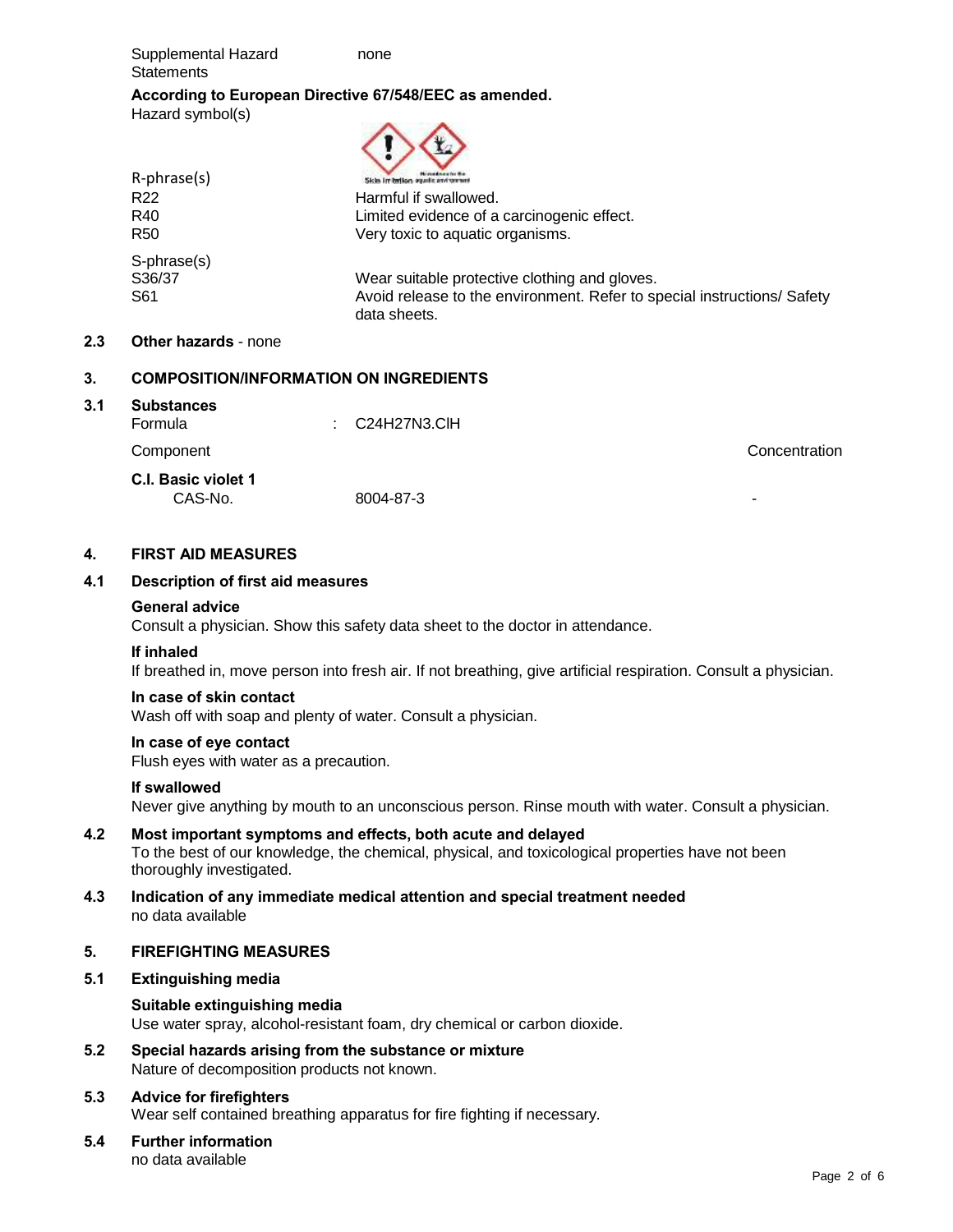# **6. ACCIDENTAL RELEASE MEASURES**

#### **6.1 Personal precautions, protective equipment and emergency procedures**

Use personal protective equipment. Avoid dust formation. Avoid breathing vapors, mist or gas. Ensure adequate ventilation. Evacuate personnel to safe areas. Avoid breathing dust.

# **6.2 Environmental precautions**

Prevent further leakage or spillage if safe to do so. Do not let product enter drains. Discharge into the environment must be avoided.

# **6.3 Methods and materials for containment and cleaning up**

Pick up and arrange disposal without creating dust. Sweep up and shovel. Keep in suitable, closed containers for disposal.

**6.4 Reference to other sections** For disposal see section 13.

# **7. HANDLING AND STORAGE**

#### **7.1 Precautions for safe handling** Avoid contact with skin and eyes. Avoid formation of dust and aerosols. Provide appropriate exhaust ventilation at places where dust is formed.

- **7.2 Conditions for safe storage, including any incompatibilities** Store in cool place. Keep container tightly closed in a dry and well-ventilated place.
- **7.3 Specific end uses** no data available

#### **8. EXPOSURE CONTROLS/PERSONAL PROTECTION**

#### **8.1 Control parameters**

#### **Components with workplace control parameters**

#### **8.2 Exposure controls**

#### **Appropriate engineering controls**

Handle in accordance with good industrial hygiene and safety practice. Wash hands before breaks and at the end of workday.

#### **Personal protective equipment**

#### **Eye/face protection**

Safety glasses with side-shields conforming to EN166 Use equipment for eye protection tested and approved under appropriate government standards such as NIOSH (US) or EN 166(EU).

#### **Skin protection**

Handle with gloves. Gloves must be inspected prior to use. Use proper glove removal technique (without touching glove's outer surface) to avoid skin contact with this product. Dispose of contaminated gloves after use in accordance with applicable laws and good laboratory practices. Wash and dry hands.

#### **Body Protection**

Complete suit protecting against chemicals, The type of protective equipment must be selected according to the concentration and amount of the dangerous substance at the specific workplace.

#### **Respiratory protection**

Where risk assessment shows air-purifying respirators are appropriate use a full-face particle respirator type N100 (US) or type P3 (EN 143) respirator cartridges as a backup to engineering controls. If the respirator is the sole means of protection, use a full-face supplied air respirator. Use respirators and components tested and approved under appropriate government standards such as NIOSH (US) or CEN (EU).

#### **9. PHYSICAL AND CHEMICAL PROPERTIES**

#### **9.1 Information on basic physical and chemical properties**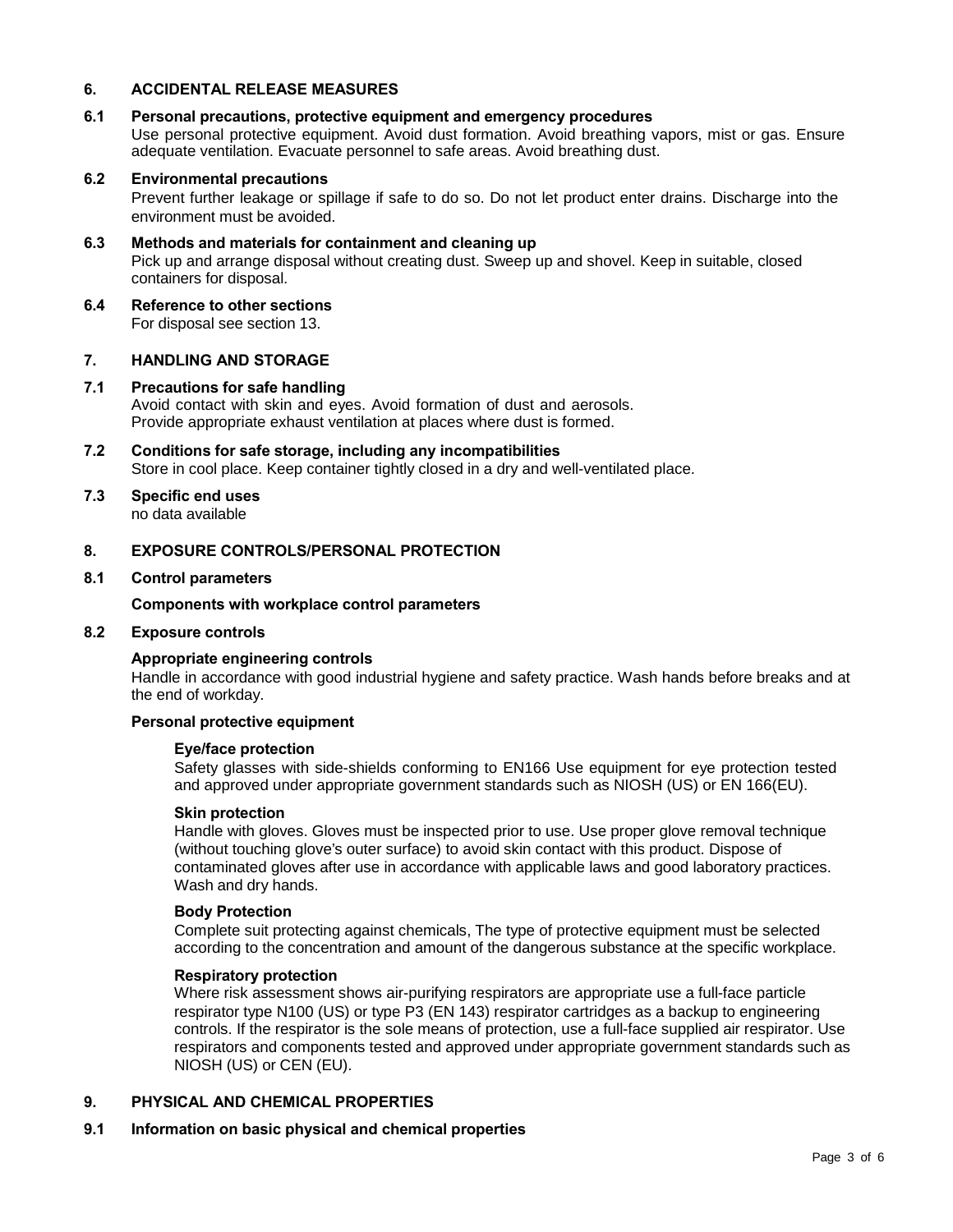|      | a)                                                                                          | Appearance                                         | Form: solid                 |  |  |
|------|---------------------------------------------------------------------------------------------|----------------------------------------------------|-----------------------------|--|--|
|      | b)                                                                                          | Odour                                              | no data available           |  |  |
|      | c)                                                                                          | <b>Odour Threshold</b>                             | no data available           |  |  |
|      | d)                                                                                          | pH                                                 | no data available           |  |  |
|      | e)                                                                                          | Melting point/freezing<br>point                    | Melting point/range: 137 °C |  |  |
|      | f)                                                                                          | Initial boiling point and<br>boiling range         | no data available           |  |  |
|      | g)                                                                                          | Flash point                                        | no data available           |  |  |
|      | h)                                                                                          | Evaporation rate                                   | no data available           |  |  |
|      | i)                                                                                          | Flammability (solid, gas)                          | no data available           |  |  |
|      | j)                                                                                          | Upper/lower<br>flammability or<br>explosive limits | no data available           |  |  |
|      | k)                                                                                          | Vapour pressure                                    | no data available           |  |  |
|      | I)                                                                                          | Vapour density                                     | no data available           |  |  |
|      |                                                                                             | m) Relative density                                | no data available           |  |  |
|      | n)                                                                                          | Water solubility                                   | no data available           |  |  |
|      | O)                                                                                          | Partition coefficient: n-<br>octanol/water         | no data available           |  |  |
|      | p)                                                                                          | Autoignition<br>temperature                        | no data available           |  |  |
|      | q)                                                                                          | Decomposition<br>temperature                       | no data available           |  |  |
|      | r)                                                                                          | Viscosity                                          | no data available           |  |  |
|      | s)                                                                                          | <b>Explosive properties</b>                        | no data available           |  |  |
|      | t)                                                                                          | Oxidizing properties                               | no data available           |  |  |
| 9.2  | Other safety information<br>no data available                                               |                                                    |                             |  |  |
| 10.  |                                                                                             | <b>STABILITY AND REACTIVITY</b>                    |                             |  |  |
| 10.1 | <b>Reactivity</b><br>no data available                                                      |                                                    |                             |  |  |
| 10.2 | <b>Chemical stability</b><br>no data available                                              |                                                    |                             |  |  |
| 10.3 | <b>Possibility of hazardous reactions</b><br>no data available                              |                                                    |                             |  |  |
| 10.4 | <b>Conditions to avoid</b><br>no data available                                             |                                                    |                             |  |  |
| 10.5 | Incompatible materials<br>Strong oxidizing agents                                           |                                                    |                             |  |  |
| 10.6 | <b>Hazardous decomposition products</b><br>Other decomposition products - no data available |                                                    |                             |  |  |
| 11.  | <b>TOXICOLOGICAL INFORMATION</b>                                                            |                                                    |                             |  |  |

**11.1 Information on toxicological effects**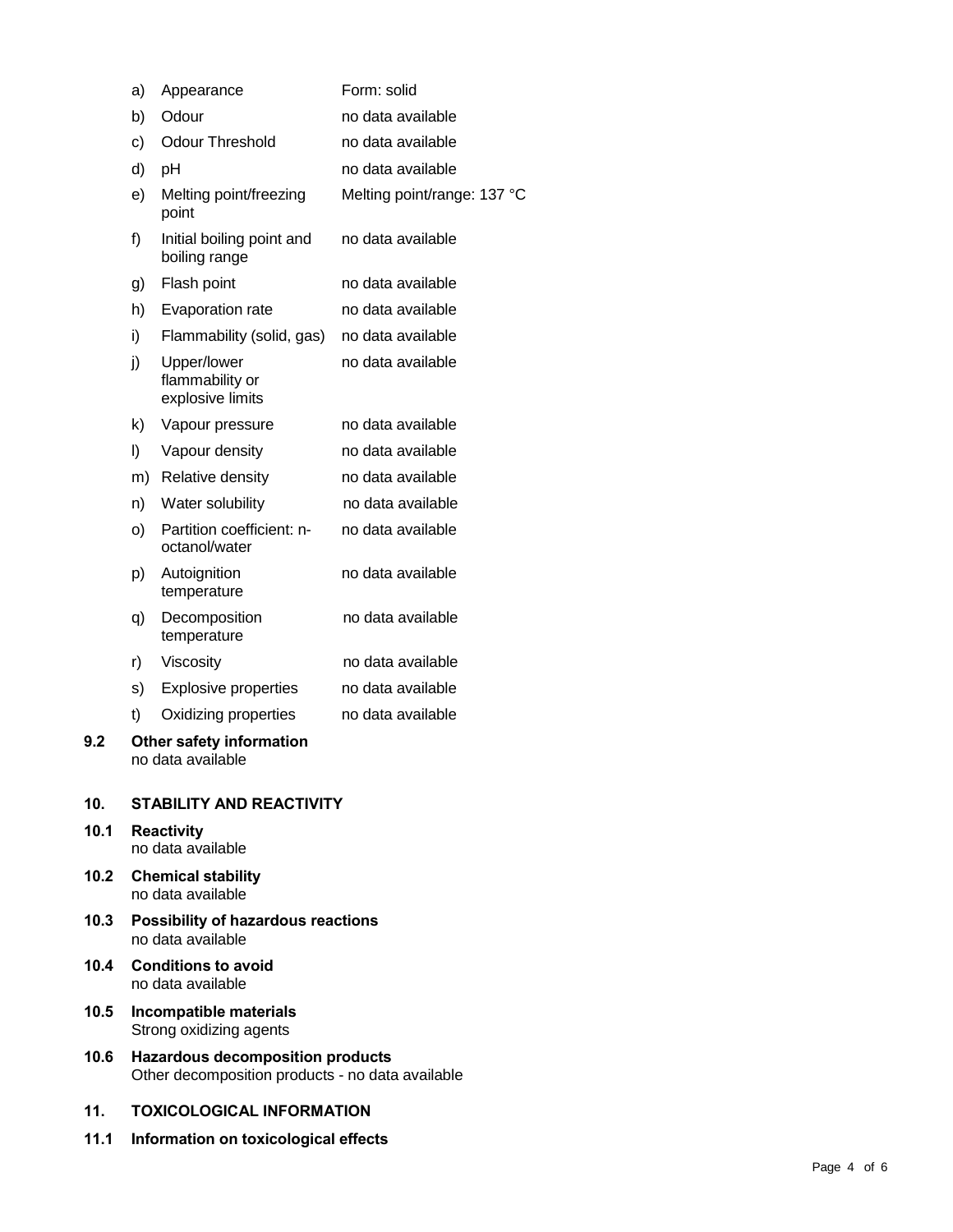# **Acute toxicity**

LD50 Oral - rat - 413 mg/kg

# **Skin corrosion/irritation**

no data available

# **Serious eye damage/eye irritation**

no data available

**Respiratory or skin sensitization** no data available

# **Germ cell mutagenicity**

no data available

# **Carcinogenicity**

Limited evidence of a carcinogenic effect.

IARC: No component of this product present at levels greater than or equal to 0.1% is identified as probable, possible or confirmed human carcinogen by IARC.

# **Reproductive toxicity**

no data available

# **Specific target organ toxicity - single exposure**

no data available

# **Specific target organ toxicity - repeated exposure**

no data available

# **Aspiration hazard**

no data available

# **Potential health effects**

| Inhalation  | May be harmful if inhaled. May cause respiratory tract irritation.  |
|-------------|---------------------------------------------------------------------|
| Ingestion   | Harmful if swallowed.                                               |
| Skin        | May be harmful if absorbed through skin. May cause skin irritation. |
| <b>Eyes</b> | May cause eye irritation.                                           |

# **Signs and Symptoms of Exposure**

To the best of our knowledge, the chemical, physical, and toxicological properties have not been thoroughly investigated.

#### **Additional Information** RTECS: CX9899550

# **12. ECOLOGICAL INFORMATION**

# **12.1 Toxicity**

Toxicity to fish LC50 - Pimephales promelas (fathead minnow) - 0,047 mg/l - 96 h Toxicity to daphnia and LC50 - Daphnia magna (Water flea) - 420 mg/l - 48 h other aquatic

invertebrates

- **12.2 Persistence and degradability** no data available
- **12.3 Bioaccumulative potential** no data available
- **12.4 Mobility in soil** no data available
- **12.5 Results of PBT and vPvB assessment** no data available
- **12.6 Other adverse effects** Very toxic to aquatic life. no data available